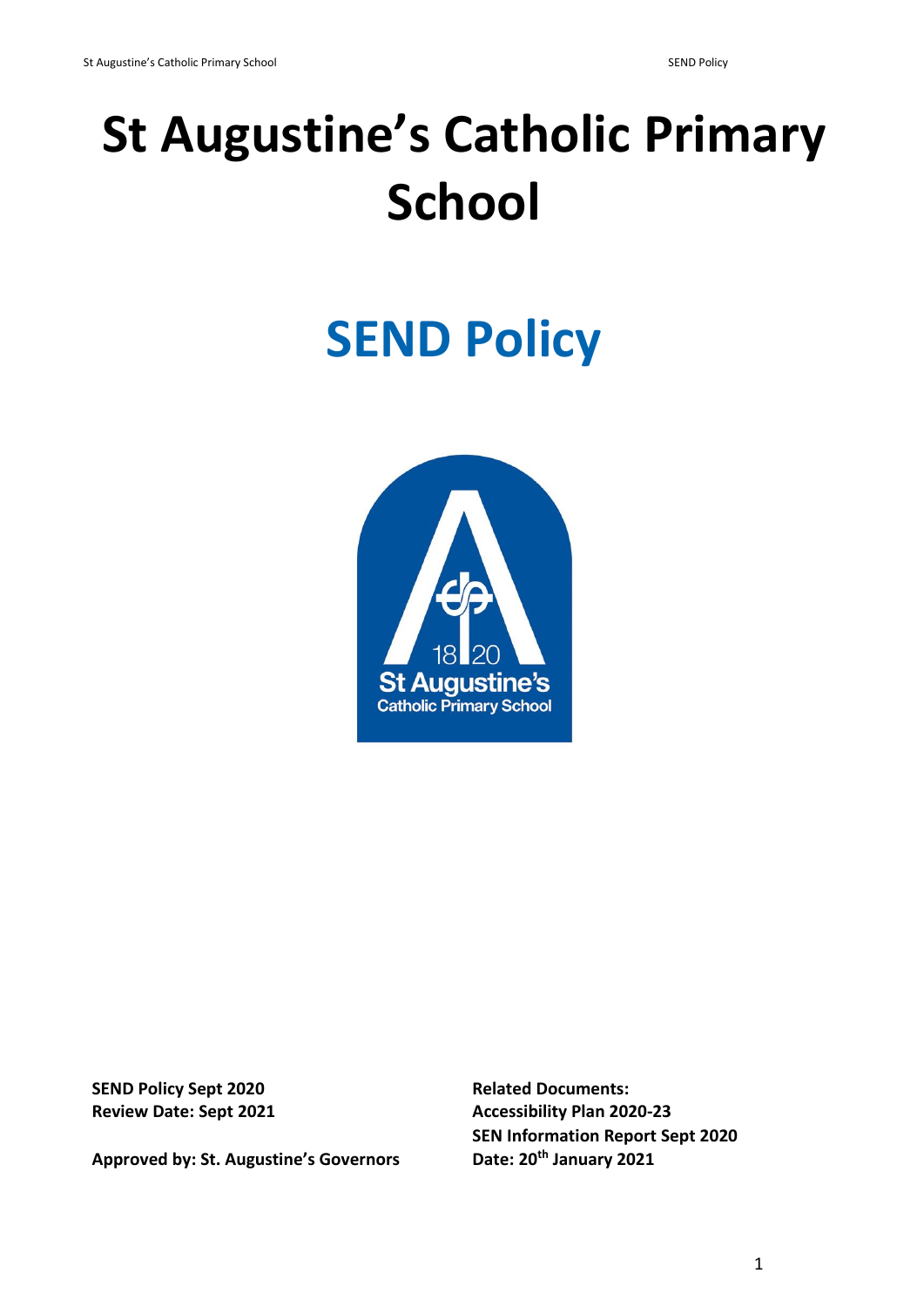## **Special Educational Needs and Disabilities**

## **Status**

**Statutory** 

## **SEN Code of Practice**

This policy is written in line with the requirements of:-

- Part 3 of the Children and Families Act 2014.
- SEN Code of Practice September 2014.
- The Equality Act 2010
- The Special Educational Needs and Disability Regulations 2014

• The Special Educational Needs (Personal Budgets and direct payments regulations) Clause 49; 2014.

- The SEN Information report regulations 2014.
- Teachers standards 2012

### **Definition of Special Educational Needs (SEN) as taken from section 20 of the Children and Families Act 2014.**

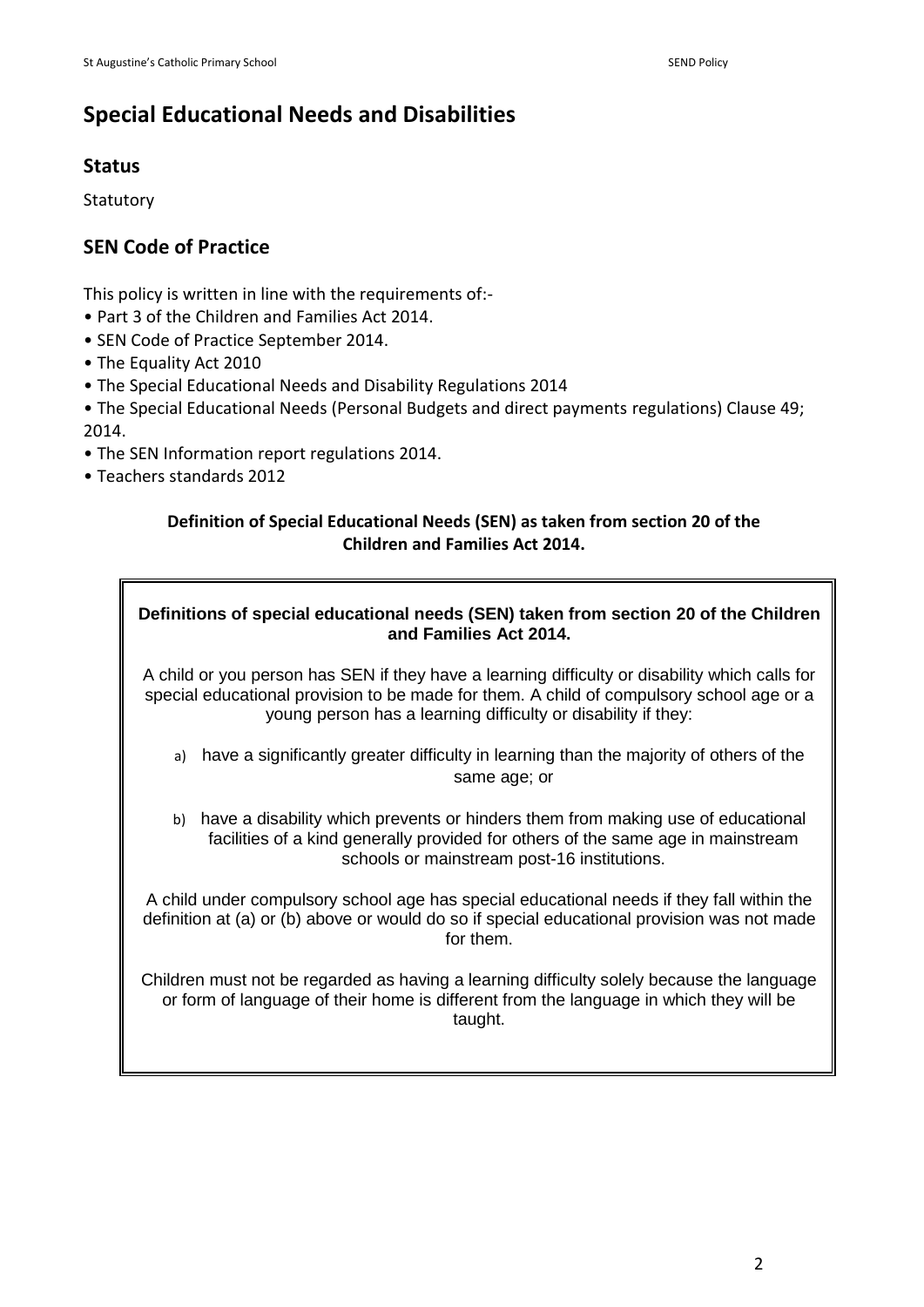## **Purpose**

At St Augustine's Catholic Primary School, we believe that each child has individual and unique needs. We acknowledge that a significant proportion of children will have special educational needs and disabilities (SEND) at some time in their school career. Many of these children may require help throughout their time in school, while others may need a little extra support for a short period to help them overcome more temporary needs. If these children are to achieve their full potential, we must recognise this and plan accordingly. We aim to provide all children with strategies for dealing with their needs in a supportive environment, and to give them meaningful access to the National Curriculum. In particular, we aim to:

- enable every child to experience success
- promote individual confidence and a positive attitude
- ensure that all children, whatever their special educational needs or disabilities, receive appropriate educational provision through a broad and balanced curriculum that is relevant and differentiated, and that demonstrates coherence and progression in learning
- give children with SEND equal opportunities to take part in all aspects of the school's provision, as far as is appropriate
- ensure that children with SEND have opportunities to receive and make known information, to express an opinion, and have that opinion taken into account in any matters affecting them
- identify, assess, record and regularly review children's progress and needs
- involve parents/carers in planning and supporting at all stages of their children's development
- work collaboratively with parents/carers, other professionals, and support services
- ensure that the responsibility held by all staff and governors for SEND is implemented and maintained.

## **Relationship to other policies**

This policy should be read in conjunction with the SEND Information Report which is available on the school website) and the policies on teaching and learning, the school curriculum, equality, assessment and behaviour. The Accessibility Plan is an integral part of this policy.

#### **Who was consulted?**

We consulted local authority and national guidance.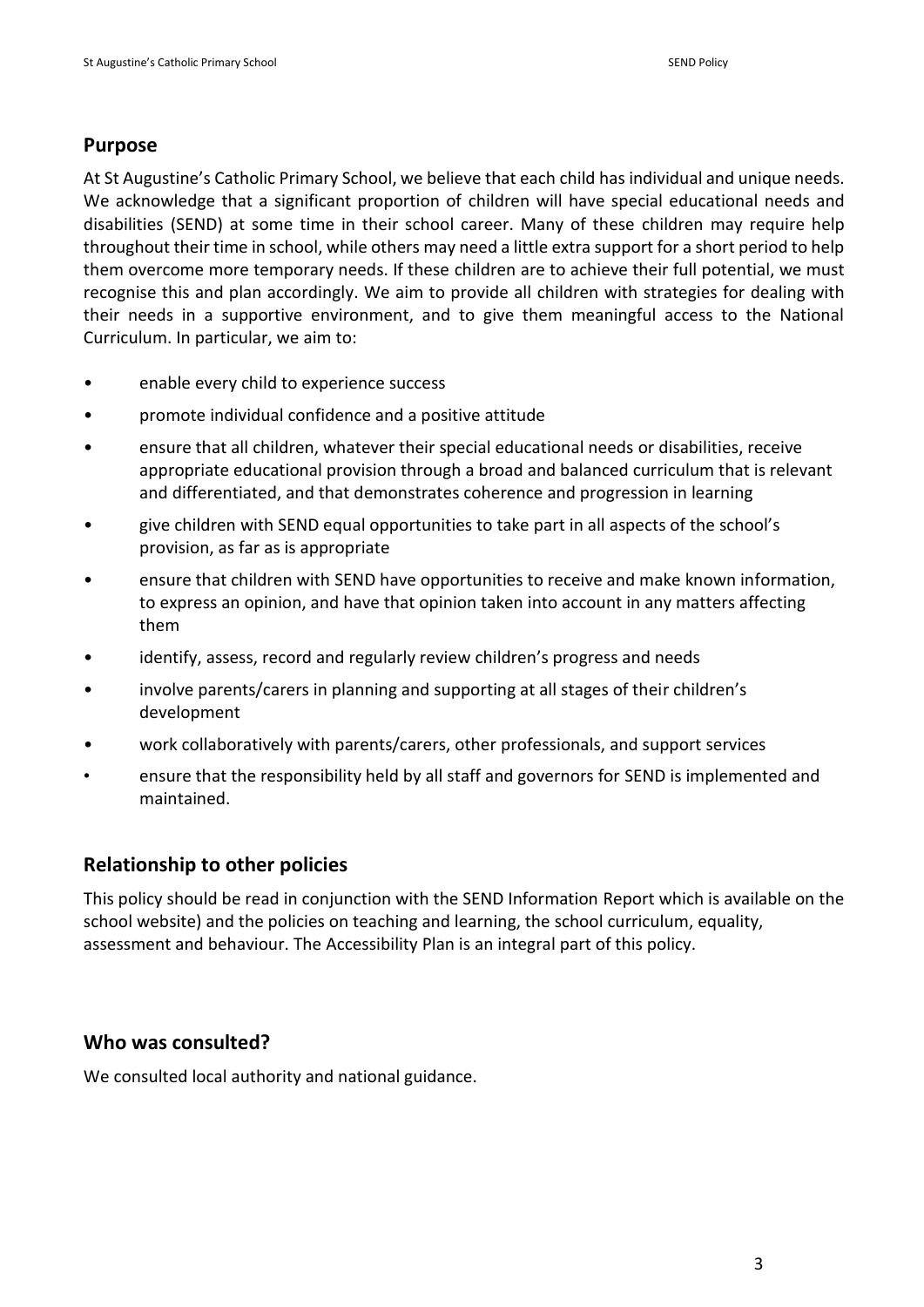## **Arrangements for co-ordination of SEND provision.**

#### **Headteacher Miss Rachel Swindell**

**SEND Co-ordinator/ Inclusion Lead Mrs Gill Harrowven**

Provision for children with special educational needs and disabilities is a matter for the **whole school**. It is each teacher's responsibility to provide for children with SEND in his/her class, and to be aware that these needs may be present in different learning situations. All staff are responsible for helping to meet an individual's special educational needs and for following the school's procedures for identifying, assessing and making provision to meet those needs.

The **Headteacher** has responsibility for:

- the management of all aspects of the school's work, including provision for children with SEND
- keeping the governing body informed about SEND issues
- working closely with the SEND personnel within the school
- making all staff aware of the need to identify and provide for children with SEND
- ensuring children with SEND join in school activities alongside other children, as far as is reasonably practical and compatible with their needs and the efficient education of other children
- seeing that the progress and attainment of children with special educational needs and/or looked after children are monitored and evaluated when reviewing the effectiveness of the school's support for children with SEND
- notifying parents if the school decides to make special educational provision for their child
- the school's reporting to parents on the implementation of the SEND policy
- ensuring that the implementation of this policy and the effects of inclusion policies on the school as a whole are monitored and reported to governors.

The **Governing Body** will ensure that:

- SEND provision is an integral part of the school improvement plan
- the necessary provision is made for any child with SEND
- they have regard to the requirements of the *SEND Code of Practice* (2014)
- they are fully informed about SEND issues
- they set up appropriate staffing and funding arrangements, and oversee the school's work for children with SEND
- the quality of SEND provision and provision for LAC is regularly monitored.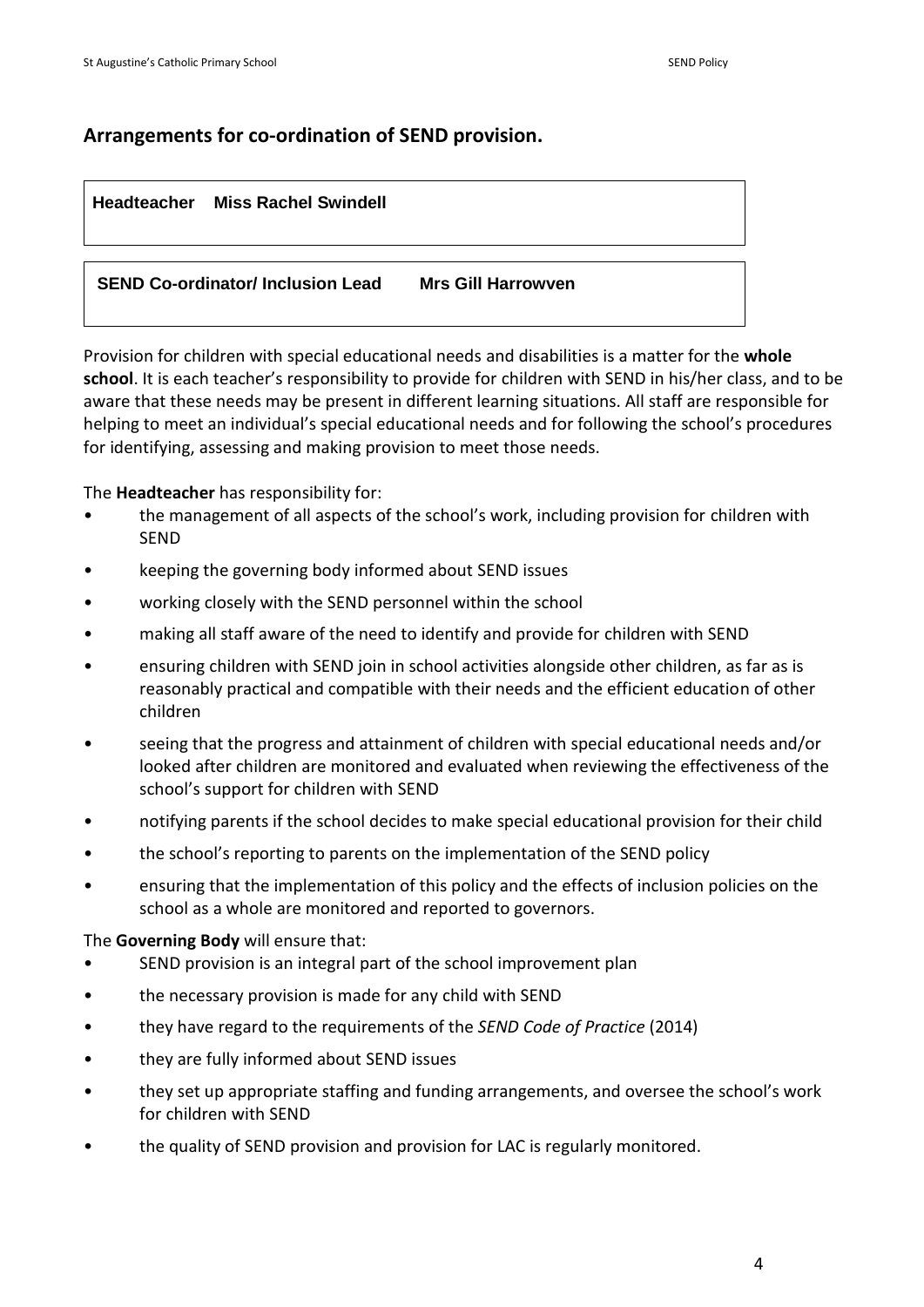The **special Educational needs co-ordinator** (SENDCO) is responsible for:

- overseeing the day-to-day operation of this policy
- ensuring that an agreed, consistent approach is adopted
- liaising with and advising other staff
- helping staff to identify children with SEND
- carrying out detailed assessments and observations of children with specific learning issues
- co-ordinating the provision for children with SEND, including leading Family Support Process initial and review meetings, liaising with other agencies and maintaining records of meetings
- supporting class teachers in devising strategies, drawing up Personal Education Plans (PEPs), setting targets appropriate to the needs of the children, and advising on appropriate resources and materials for use with children with SEND and on the effective use of materials and personnel in the classroom
- liaising closely with parents/carers of children with SEND and meeting termly with teachers to review targets.
- liaising with outside agencies, arranging meetings, and providing a link between these agencies, class teachers and parents/carers
- maintaining the school's SEND register and records
- assisting in the monitoring and evaluation of progress of children with SEND
- contributing to the CPD training of staff
- managing and supporting teaching assistants in facilitating support for all pupils with SEND
- ensuring that midday supervisors are given any necessary information relating to the supervision of children at lunchtime and supporting them in relation to behaviour management and other issues for particular children
- liaising with the SENDCOs in receiving schools/and or other primary and high schools to help provide a smooth transition from one school to the other
- taking part in LA SEND moderation or panel meetings
- taking part in MAT SENDCo meetings to ensure the school is consistently following the agreed shared aims for all pupils with SEND in the MAT and to support each other in developing the role of effective SENDCos within each school

#### The **designated teacher for looked after children** will:

- promote a culture in which looked after children believe they can succeed and aspire to further and higher education
- ensure that the teaching and learning needs of the looked after child are reflected in his or her Personal Education Plan and have lead responsibility for its implementation
- ensure that the views of looked after children are taken seriously and inform decisions about teaching and learning strategies and their personal targets
- prioritise looked after children for one-to-one tuition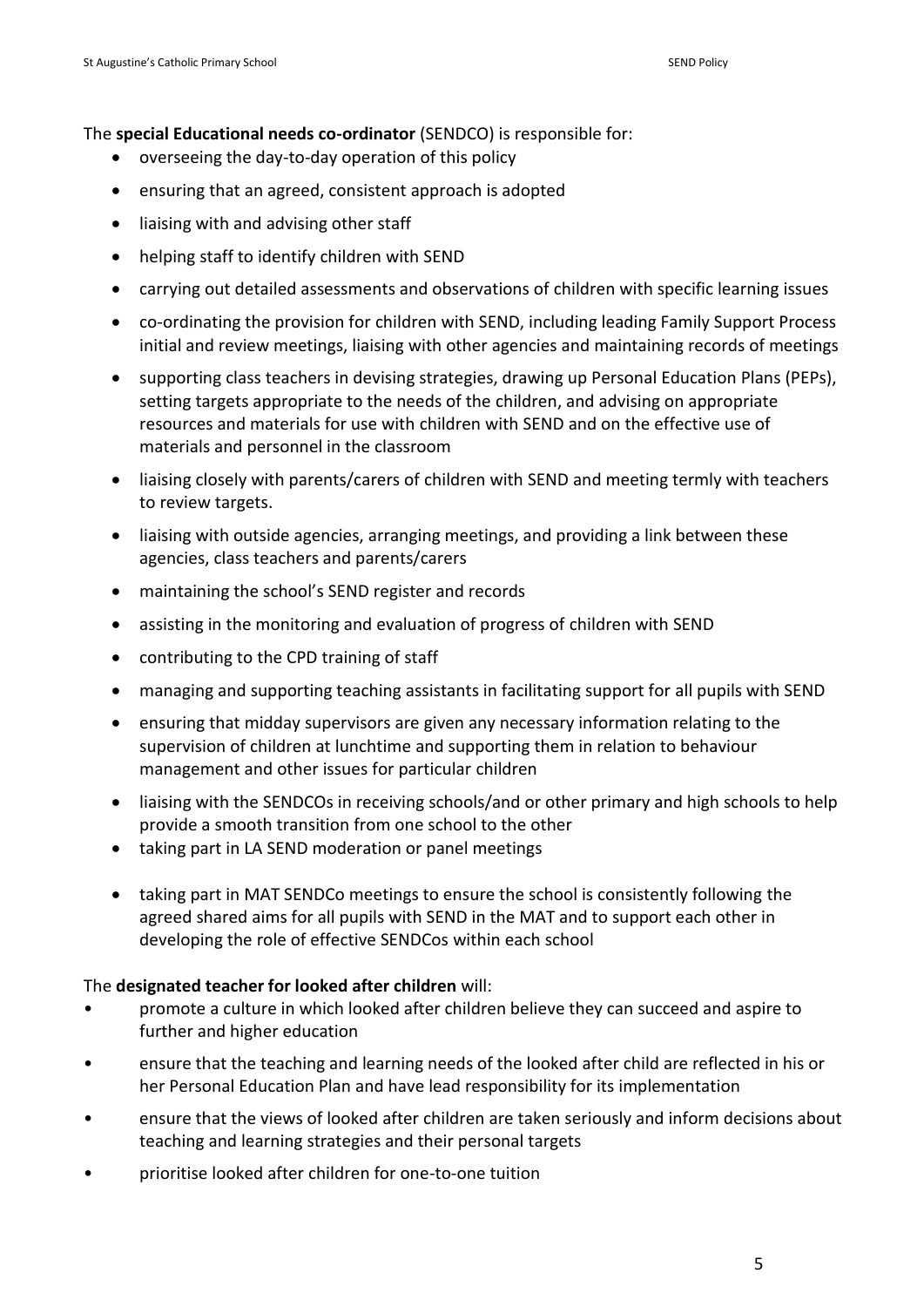- promote good home-school-agency links
- be a source of support for all staff working with looked after children.

#### **Class Teachers** are responsible for:

- including children with SEND in the classroom, and for providing an appropriately differentiated curriculum
- ensuring that they access all available information and support to enable them to make appropriate educational provision for looked after children and children with SEND
- working closely with parents, carers and specialist agencies to ensure a coherent approach to the education of looked after children and children with SEND.
- managing the learning support staff within the classroom environment

#### **Teaching Assistants** should:

- be fully aware of this policy and the procedures for identifying, assessing and making provision for children with SEND
- use the school's procedures for giving feedback to teachers about children's responses to tasks and strategies.

#### **Admission and Integration Arrangements**

At St Augustine's we welcome children with special educational needs and disabilities.

All children in our school have full and equal access to every facet of school life.

Children with special educational needs and disabilities are assisted and supported by experienced and skilled teaching and non-teaching staff. This provision is regularly monitored and reviewed by the Headteacher and Governors.

We work in close partnership and in a spirit of co-operation with the children's families, all relevant professionals / agencies both before the child joins our community and all the time that the child is with us.

We have joint School Consultation and Planning meetings which the SENDCO from Notre Dame High School attends.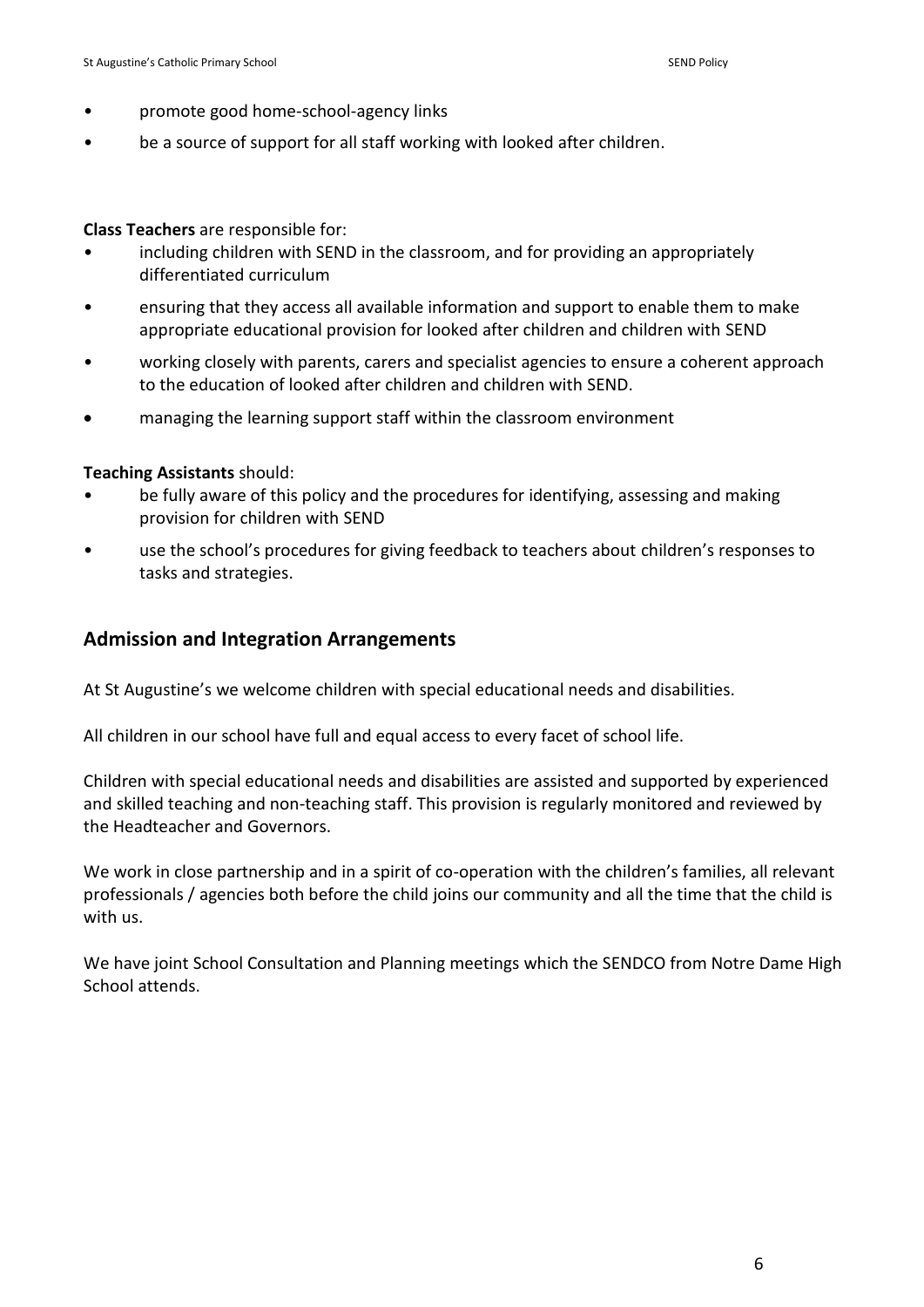## **Allocation of Resources**

Prime responsibility for supporting children with SEND is with the headteacher of the school. Within the school's allocated budget there is an element of notional funding that is determined by SEND information collected in the Spring Census. This allocation is not pupil specific and forms part of the overall budget.

Top up funding for children who require additional support is determined by the Virtual School for SEND. Applications can be made to the Virtual School for SEND for funding on a termly basis to meet the needs of children with an EHCP or on SEN support who require more detailed and specific provision. In some cases funding applications can be sent for exceptional circumstances which is usually determined by exceptional high need, usually for children seen as appropriate for specialist provision. All of these requests are considered but funding is not guaranteed.

The local authority continually reviews all provision supported by the Top up funding to ensure it is effective in improving outcomes for children.

## **Identification, Assessment and Provision**

Even with the best teaching, some children continue to experience difficulties. These concerns may be raised by the class teacher, a member of support staff or by you as a parent.

There may be a lack of progress and / or attainment levels are below or significantly below the expected levels and those of their peers.

We define lack of progress as that which:

- is significantly slower than that of their peers starting from the same baseline;
- fails to match or better the child's previous rate of progress;
- fails to close the attainment gap between the child and their peers; widens the attainment gap.

Slow progress and low attainment do not necessarily mean that a child has SEN and does not automatically lead to a pupil being recorded as having SEN. However, it may be an indicator of a range of learning difficulties or disabilities. Equally, it is not assumed that attainment in line with chronological age means that there is no learning difficulty or disability. For example, some children and young people may be high achieving academically, but may require additional support in communicating and interacting socially. Some learning difficulties and disabilities occur across the range of cognitive ability and, left unaddressed, may lead to frustration, which may manifest itself as disaffection, emotional or behavioural difficulties.

The purpose of identifying a need is to work out what we need to do next, and not to fit a child into a category. However, we would broadly consider SEN in 4 categories:

- Communication and interaction;
- Cognition and learning;
- Social, emotional and behavioural difficulties;
- Sensory and/or physical needs.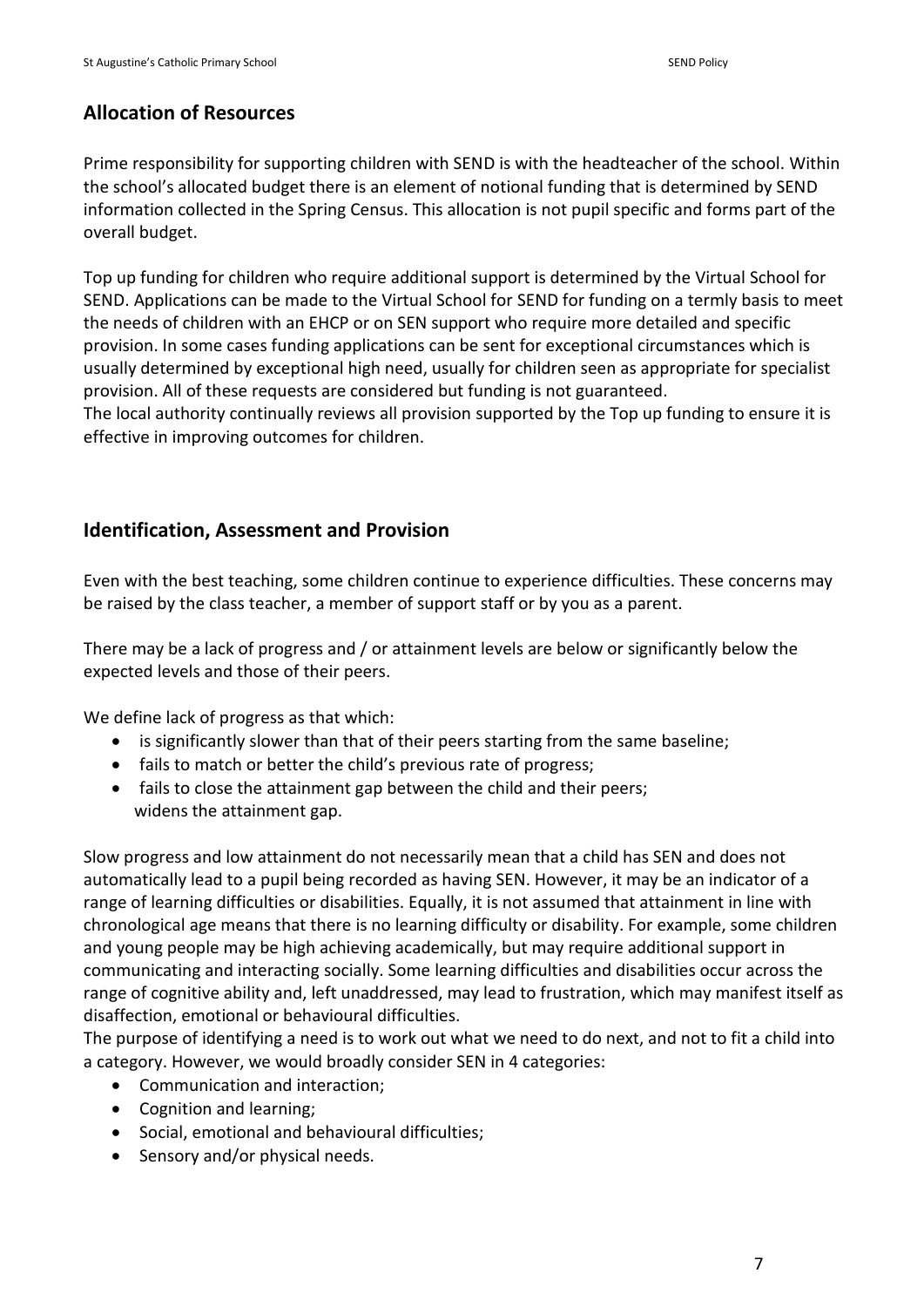## **A Graduated Approach**

Where it is determined that a pupil does have SEND, parents will be formally advised of this and the decision will be added to the SEND register. The aim of formally identifying a pupil with SEN is to help school ensure that effective provision is put in place and so remove barriers to learning. The support provided consists of a four part process:

- **Assess**
- Plan
- Do
- Review

This is an ongoing cycle to enable the provision to be refined and revised as the understanding of the needs of the pupil grows. This cycle enables the identification of those interventions which are the most effective in supporting the pupil to achieve good progress and outcomes.

#### **Assess**

This involves clearly analysing the pupil's needs using the class teacher's assessment and experience of working with the pupil, details of previous progress and attainment, comparisons with peers and national data, as well as the views and experience of parents. The pupil's views and where relevant, advice from external support services will also be considered. Any parental concerns will be noted and compared with the school's information and assessment data on how the pupil is progressing.

This analysis will require regular review to ensure that support and intervention is matched to need, that barriers to learning are clearly identified and being overcome and that the interventions being used are developing and evolving as required. Where external support staff are already involved their work will help inform the assessment of need. Where they are not involved they may be contacted, if this is felt to be appropriate, following discussion and agreement from parents.

#### **Plan**

Planning will involve consultation between the teacher, SENDCO and parents to agree the adjustments, interventions and support that are required; the impact on progress, development and or behaviour that is expected and a clear date for review. Parental involvement may be sought, where appropriate, to reinforce or contribute to progress at home.

All those working with the pupil, including support staff will be informed of their individual needs, the support that is being provided, any particular teaching strategies/approaches that are being employed and the outcomes that are being sought.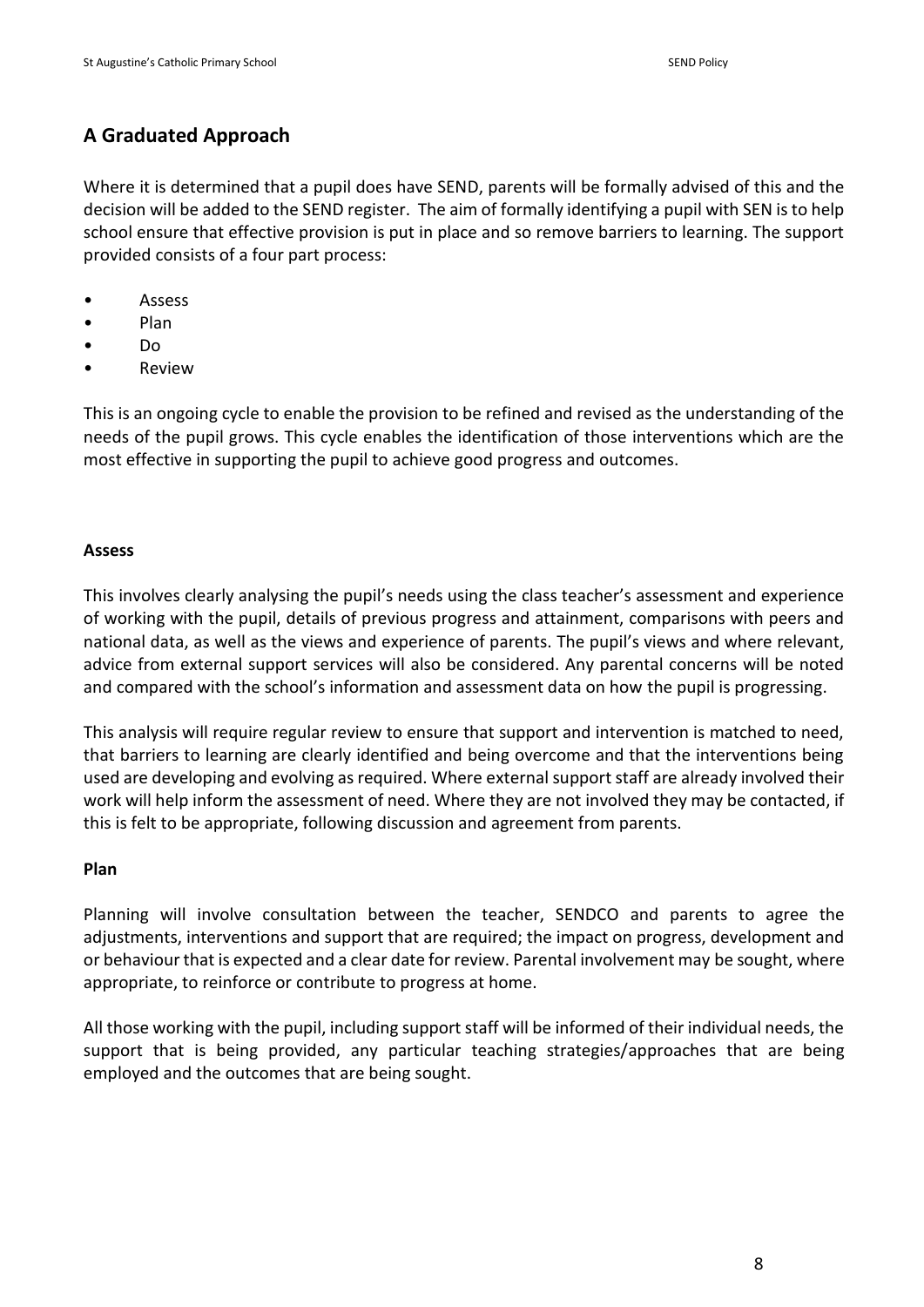#### **Do**

The class teacher remains responsible for working with the child on a day-to-day basis. They will retain responsibility even where the interventions may involve group or one-to-one teaching away from the main class teacher. They will work closely with teaching assistants and to plan and assess the impact of support and interventions and links with classroom teaching. Support with further assessment of the pupil's strengths and weaknesses, problem solving and advising of the implementation of effective support will be provided by the SENDCO.

#### **Review**

Reviews of a child's progress will be made regularly. The review process will evaluate the impact and quality of the support and interventions. It will also take account of the views of the pupil and where necessary their parents. The class teacher, in conjunction with the SENDCO will revise the support and outcomes based on the pupil's progress and development making any necessary amendments going forward, in consultation with parents and the pupil.

## **Referral for an Education, Health and Care Plan**

If a child has lifelong or significant difficulties, they may undergo a Statutory Assessment Process which is usually requested by the school but can be requested by a parent. This will occur where the complexity of need or a lack of clarity around the needs of the child are such that a multi-agency approach to assessing that need, to planning provision and identifying resources, is required.

The decision to make a referral for an Education, Health and Care Plan will be taken at a progress review.

The application for an Education, Health and Care Plans will combine information from a variety of sources including:

- Parents
- Teachers
- SENDCo
- Social Care
- Health professionals

Information will be gathered relating to the current provision provided, action points that have been taken, and the preliminary outcomes of targets set. A decision will be made by a group of people from education, health and social care about whether or the child is eligible for an EHC Plan. Parents have the right to appeal against a decision not to initiate a statutory assessment leading to an EHC Plan.

Further information about EHC Plans can found via the SEND Local Offer: [www.norfolk.gov.uk/SEND](http://www.norfolk.gov.uk/SEND)

or by contacting the Parent Partnership Service (SENDIASS) on: 01603 704070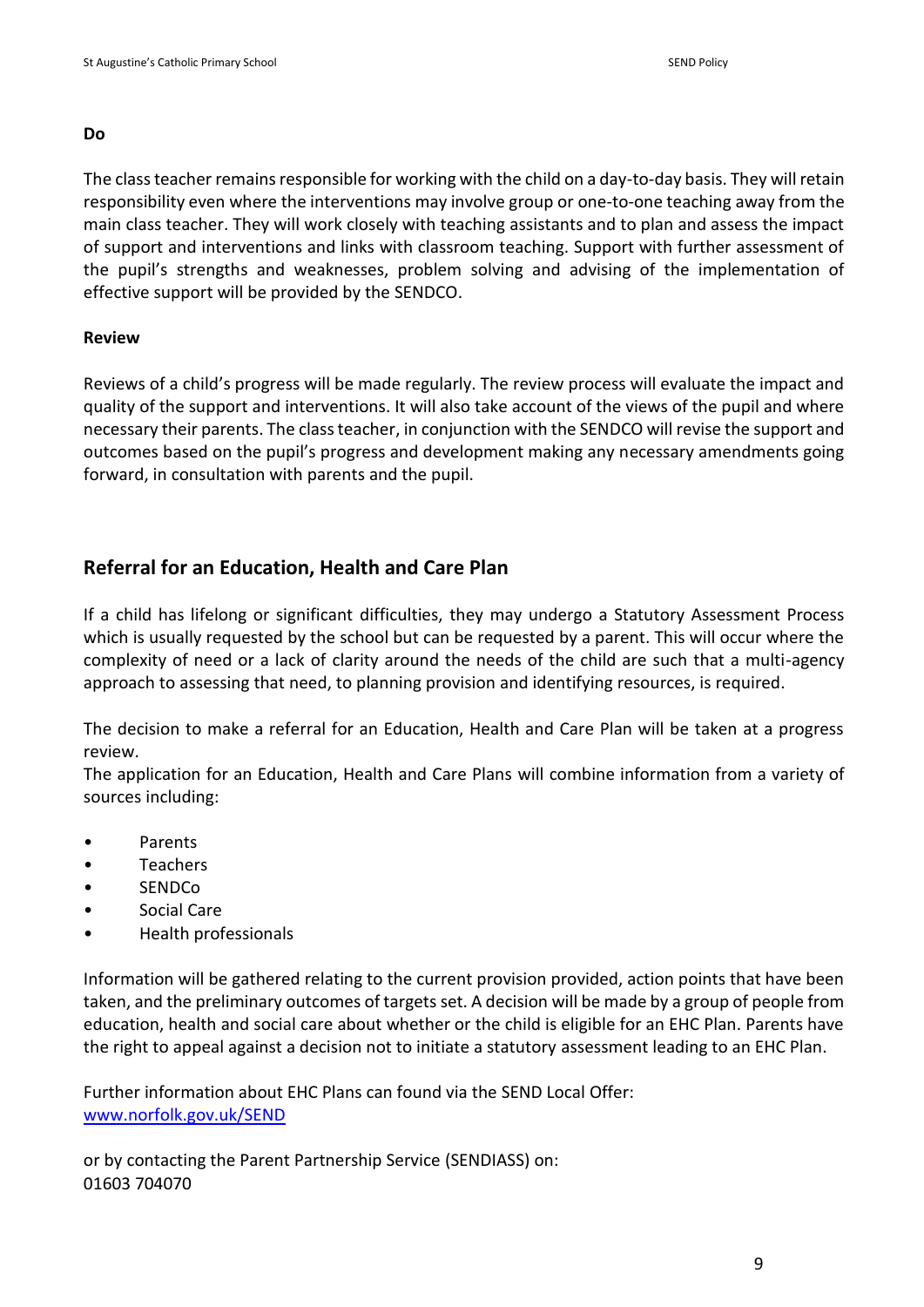#### **Education, Health and Care Plans [EHC Plan]**

a. Following Statutory Assessment, an EHC Plan will be provided by Norfolk's Children's Services, if it is decided that the child's needs are not being met by the support that is ordinarily available. The school and the child's parents will be involved developing and producing the plan.

b. Parents have the right to appeal against the content of the EHC Plan. They may also appeal against the school named in the Plan if it differs from their preferred choice.

c. Once the EHC Plan has been completed and agreed, it will be kept as part of the pupil's formal record and reviewed at least annually by staff, parents and the pupil. The annual review enables provision for the pupil to be evaluated and, where appropriate, for changes to be put in place, for example, reducing or increasing levels of support.

## **The Nature of Intervention**

The class teacher should

- consult parents
- develop a Personalised Education Plan (PEP) which will target identified area/s to be developed
	- and the action that will be taken to achieve the targets
- keep a record of intervention

The SENDCO and the child's class teacher will decide on the action needed to help the child to progress in the light of their earlier assessment. This may include

- different learning materials or special equipment
- some group or individual support extra adult time to devise the nature of planned intervention and to monitor its effectiveness
- staff development and training to introduce more effective strategies
- access to LEA support services for one-off or occasional advice on strategies or equipment

Targets will be reviewed and new targets identified at least termly.

## **Annual review of an Education, Health and Care Plan**

All EHCPs will be reviewed at least annually with the parents, the child, the LA, the school and professionals involved invited to consider whether any amendments need to be made to the EHCP. The review will focus on what the child has achieved as well as any difficulties that need to be resolved and future actions.

## **Inclusion and access to the curriculum**

The achievements, attitudes and well-being of every person in the school matters. This is made evident in our ethos and values. Primarily we have a clear focus on high quality teaching by all teachers who see themselves as teachers of pupils with SEND. Our inclusive approach means all staff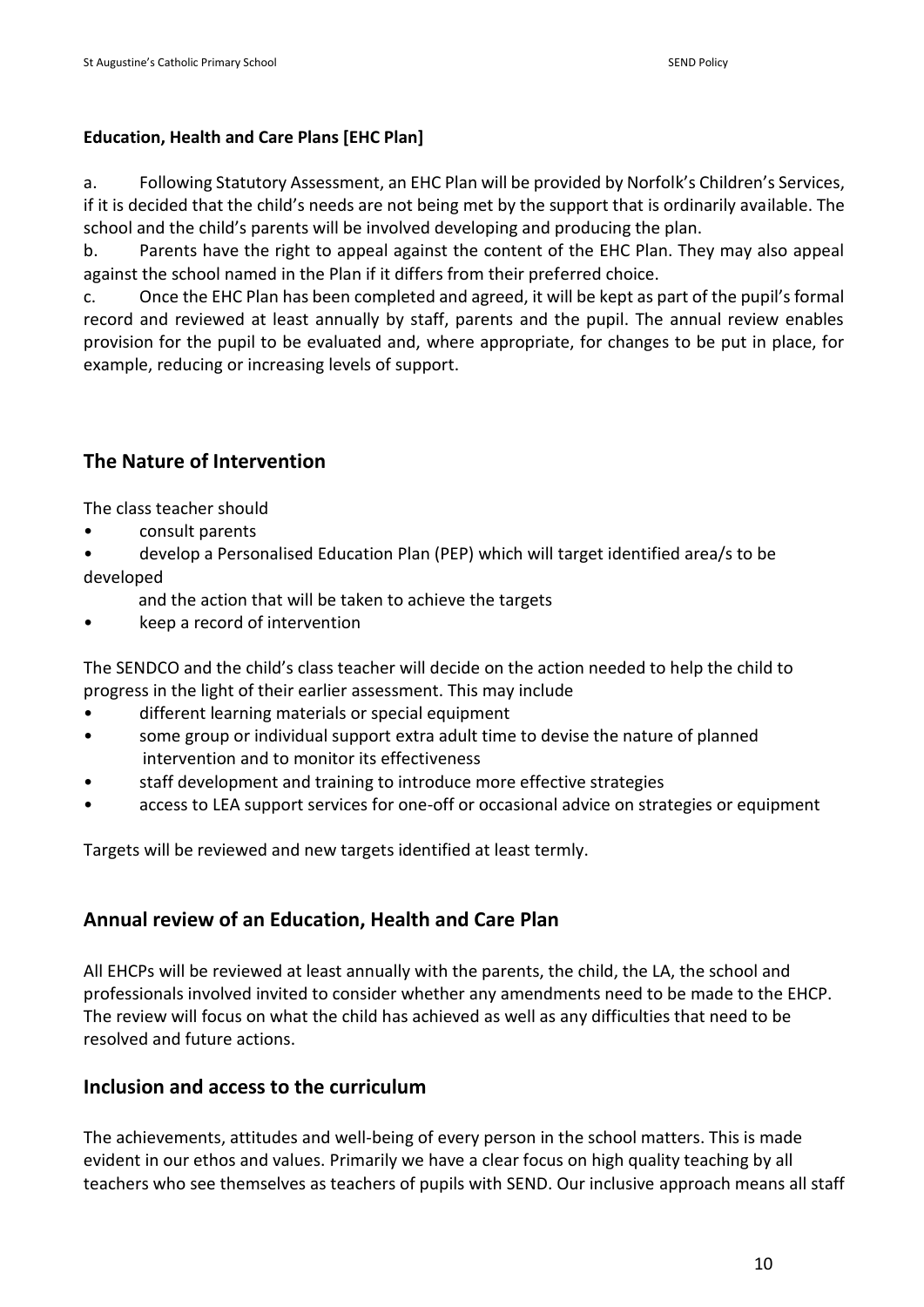instinctively attempt to overcome children's barriers to learning. We regard pupils equally in relation to their individual needs. As a staff, we constantly consider teaching style, environment, rules and expectations of behaviour to ensure that every child is feeling confident happy and secure. Therefore we have provided training for staff on pedagogy and practice in this area in order to improve their understanding of which teaching and learning approaches are most effective for individuals and groups of children and young people who have SEND.

## **Arrangements for monitoring and evaluation**

The success of the school's SEND policy and provision is evaluated through school self-evaluation and reporting activities such as:

- monitoring of classroom practice by the SENDCO and subject leaders
- analysis of tracking data and assessment for individual children and for cohorts
- value-added progress data for children on the SEND register
- analysis of exclusions data
- monitoring of procedures and practice by the SEND governor
- the school profile and the brochure, which contains the required information about the implementation and success of the SEND policy
- the school's annual review of provision for children with SEND and looked after children
- the school improvement plan, which is used for planning and monitoring provision in the school
- visits from LA personnel, the Challenge Partner and Ofsted inspection arrangements
- feedback from children, parents and staff, both formal and informal
- monitoring of vulnerable children case studies

## **Arrangements for complaints**

Should children or parents/carers be unhappy with any aspect of provision they should discuss the problem with a class/form teacher, in the first instance. Anyone who feels unable to talk to the teacher, or is not satisfied with the teacher's comments, should ask to speak to the SENDCO. For a problem that might need time to be explored, parents/carers should make an appointment.

In the event of a formal complaint parents/carers are advised to contact the head teacher.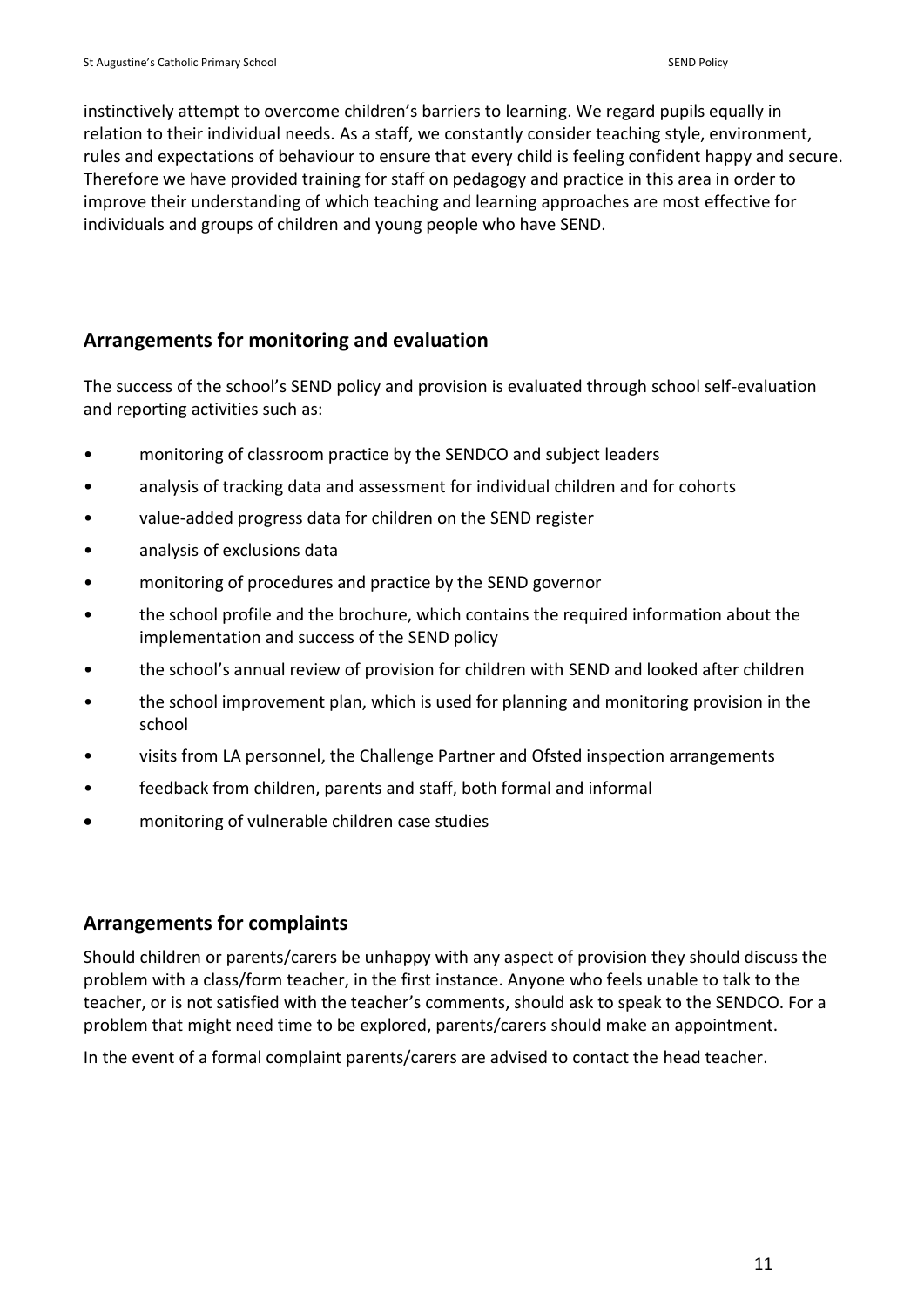## **Arrangements for Continuous Professional Development**

We aim to keep all school staff up to date with relevant training and developments in teaching practice in relation to the needs of pupils with SEND.

The SENDCO attends relevant SEND courses and facilitates/signposts relevant SEND focused external training opportunities for all staff.

We recognise the need to train all our staff on SEND issues and this is monitored and included as part of CPD in school.

## **Partnership with Parents**

We operate an 'open-door' policy at our school and welcome parental involvement in all aspects of school life. Frequent newsletters are sent out to parents to keep them informed of news, events, meeting etc.

There are two parents' evenings (one in the autumn term and one in the spring term), when parents can meet with their child's teacher to discuss the child's progress. Parents are also invited to arrange meetings with their child's teacher at other times should they have any concerns or worries. A written report is sent out to all parents annually at the end of the summer term. Parents are given the opportunity to have a further consultation with teachers at this time if they feel it is necessary. We host an open morning, usually focussing on a theme/area of the curriculum, for parents to come into school and spend time with the children in the classroom and/or attending workshops. Parents of children with special educational needs and disabilities are involved and consulted throughout the different stages of the SEND procedures and are invited to annual statement reviews and other meetings. Their opinions and advice are always welcomed and valued at every stage.

## **Listening to Children**

As a Catholic school with a strong Christian ethos we actively support and promote a value-based education. Actively promoting and teaching about values promotes an inclusive school ethos and ways of working that raise aspirations and achievements. It helps raise children's self-esteem and encourages them to take more responsibility for their own behaviour and learning. Class charters and school rules are agreed by the children at the beginning of the school year. A fairly elected School Council, which listens to the views of pupils, promotes a democratic process, freedom of speech and group action.

## **Links with other agencies and voluntary organisations**

For some learners we may want to seek advice from specialist teams. In our school and cluster we have access to various specialist services but may have to be commissioned from our MAT budget. We also have access to services universally provided by Norfolk's Local Offer. This sets out all the provision available in Norfolk to support health, education and social care: <https://www.norfolk.gov.uk/children-and-families/send-local-offer>